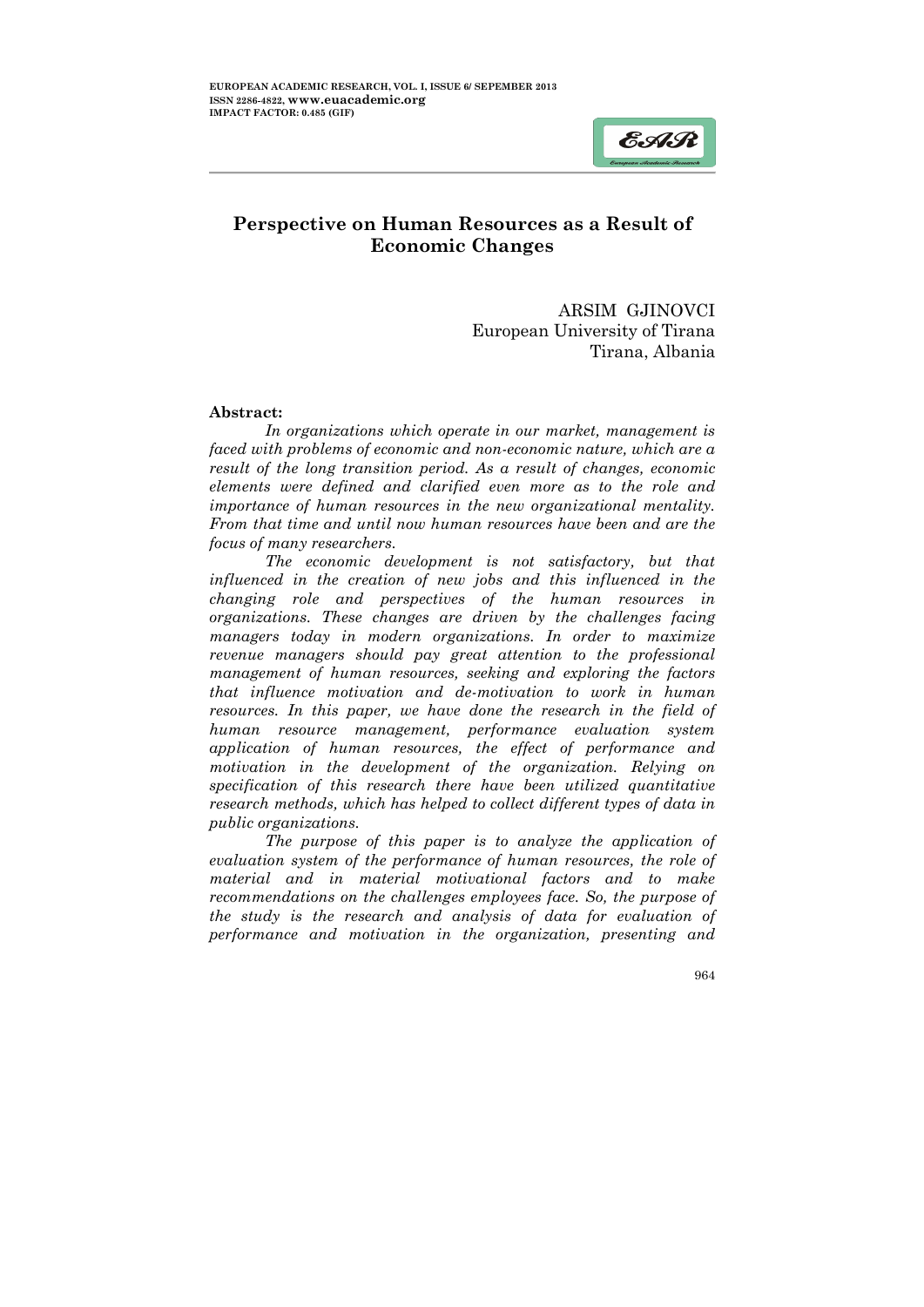*comparing research results and identifying a new perspective of human resources in organizations.*

Key words: management, performance evaluation, motivation, organizations, perspective of human resource management.

#### 1. Introduction

Rapid changes that have occurred at the end of the last century and early in this century have contributed to create new perspectives, new models respectively, as to the human resources governance. Human resource management now is increasingly playing an important role in the adaptation and structuring of human resources in the organization, through: recruitment, selection, continuous education, evaluation, motivation and advancement.

New ways of organizing human resources is undergoing a rapid change, modern enterprises operating in a district that requires a new structure. Enterprise models today are oriented towards new methods and mentality which require a greater commitment, determination and new knowledge. That is why more and more enterprises are oriented towards human resources and the asset factor of importance in the development of organizations. So, more and more companies are leaving their traditional organization pyramid shape which forms lead to the bureaucratic obstacles, namely hierarchic organization is losing its meaning adapting traditional free market. The new role of human resources occurs as a result of market competition, globalization and through the application of the system of evaluation of performance, motivation and their impact on the development and growth of the organization.

Exploring the role of human resources, evaluation of the performance of human resources, is a relatively new research to us in relation to the countries of the region. Assessment of the performance of human resources in the public organization,

EUROPEAN ACADEMIC RESEARCH, VOL. I, ISSUE 6/ SEPTEMBER 2013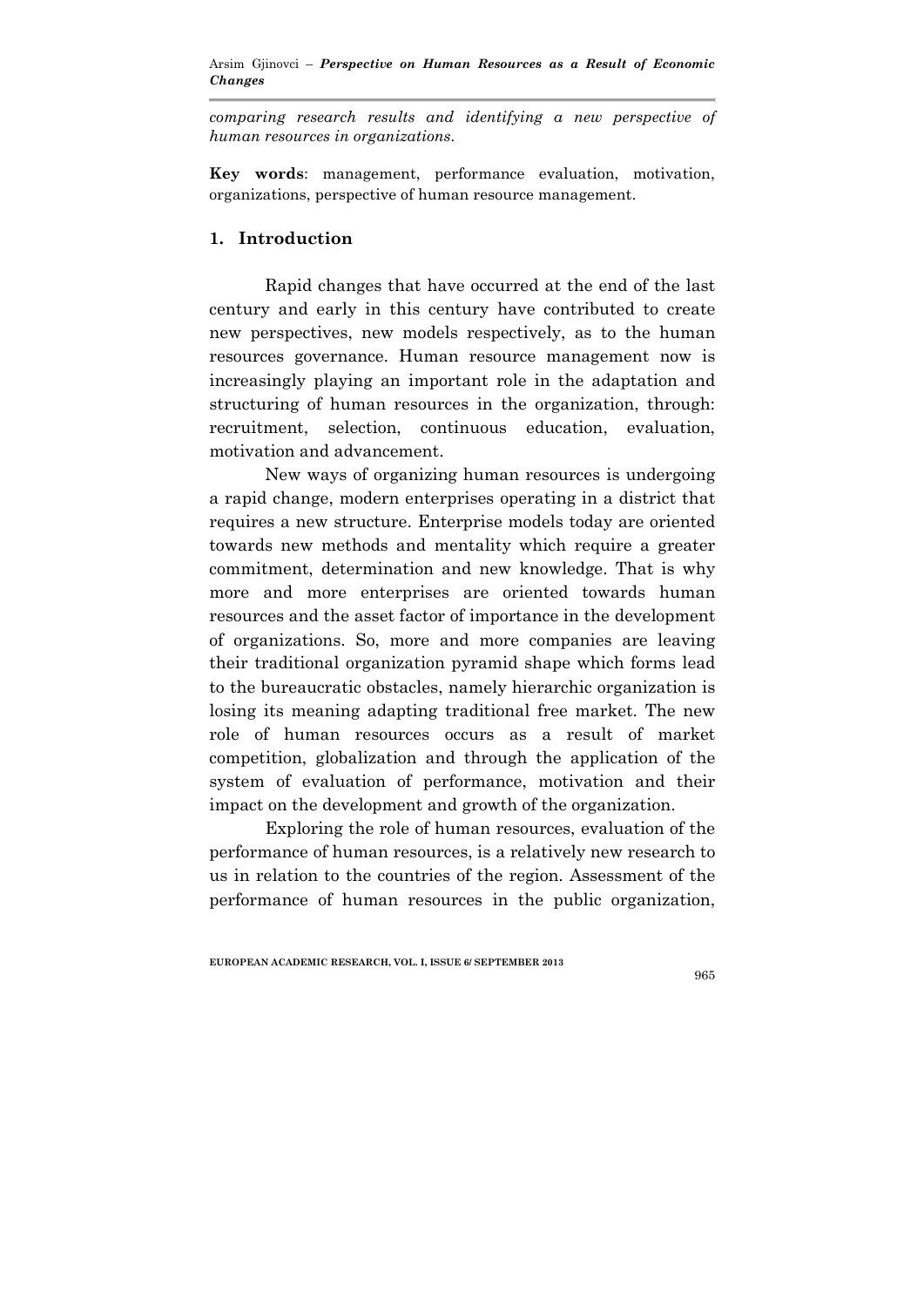Post of Kosovo,<sup>1</sup> and GSM Val for the first time, start to be applied after the  $'99$ -ies,<sup>2</sup> is a topic that needs further exploration in the light of its importance in the organization and beyond. Applying performance assessment in organizations, with the aim of developing the organization on a longer term as well as promoting development and innovation among the employed is a priority.

## 1.1 Review of the literature

## 1.1.1 The meaning and role of human resource management

Organizations in Kosovo today are facing challenges that have been and are the focus of research; these researches have been limited both in public and in private organizations.

 Human resource management has gone through a long process, going through several stages until it has reached the status and function that it has today.3 One of the main roles of human resources is their action as a factor of change, transformation and organizational culture change; the changing nature of human resources work creates itself and seeks new challenges, asking an increased mental activity of expression in a request for new information, ideas, innovations, which are achieved through learning, continuing education as to the demand and necessity of the new economy.

 Learning is a relatively permanent change that affects the mode of behaviour that occurs as a result of practice and experience.4 We must relate learning to the development of new knowledge or knowledge that has the potential to influence the

 $\overline{a}$ 

EUROPEAN ACADEMIC RESEARCH, VOL. I, ISSUE 6/ SEPTEMBER 2013

<sup>1</sup> http://www.postaekosoves.net/ (date 26.07.2013).

<sup>2</sup> http://www.valamobile.com/ (date 26.07.2013).

<sup>3</sup> Koli Z. Dhe Llaci Sh. 2005. "Managing of humane resource." Universitet of Tirana, II publication, pp-24-25.

<sup>4</sup> Bass, B M and Vaughan, J A. 1966. *Training in Industry: The management of learning.* London: Tailstocks.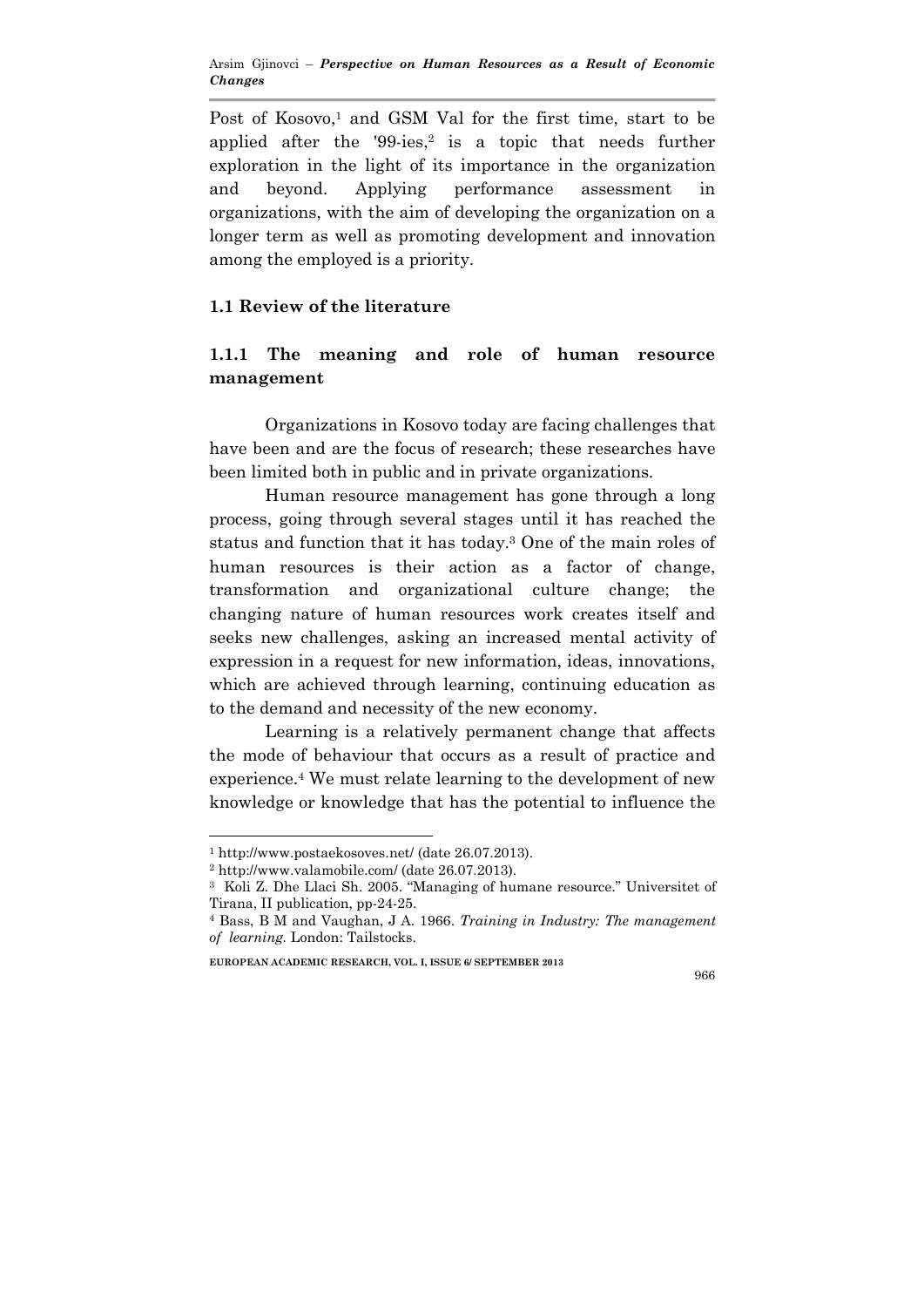behaviour of employees in the organization.5 Managers continually work to improve and adapt to changes in human resources management according to the circumstances and needs, adapting the new economy to globalization. The term "new economy", is used for the first time in the late 90s, to suggest globalization or innovation in information technology, which has changed the way the work of the world economy functions.<sup>6</sup>

 Human resources are defined as human capital, human factor in the organization, as it presents as a combination of intelligence, skills and experience that gives the organization its own special character. Human elements of the organization are those resources that relate to learning, changing, bringing innovation and distributing creativity to motivation that can provide long-term survival of the organization. 7

 The development of human capital is done through knowledge, talent development through effective training, the development of effective interconnecting and motivated teams and creating an environment that promotes global intercommunication and exchange of knowledge.8 Since the satisfactory performance is not achieved automatically, a performance evaluation system that is based on realistic objectives and possibly achievable or measurable is necessary.

 Performance evaluation system consists of the identification of the process proficiency, encouragement, support, measurement and reward improvement through

EUROPEAN ACADEMIC RESEARCH, VOL. I, ISSUE 6/ SEPTEMBER 2013

 $\overline{a}$ 

<sup>5</sup> Mabey, C and Salaman, G. 1995. *Strategic Human Resource Management.*  Oxford: Blackwell Business.

<sup>6</sup> Deardorff, A.V. 2001. "Deardorff's Glossary of International Economics."

<sup>7</sup> Bontis, N, Dragonetti, N C, Jacobsen, K and Roos, G. 1999. "The knowledge toolbox: a review of the tools available to measure and manage intangible resources." *European Management Journal*, 17(4): 391–402.

<sup>8</sup> Vasilika K., Mustafa N. and Krasniqi E. 2012. *Lidershipi, theory, concept and practice*. The Institut for Economic Research *Globus*. Prishtine. 16.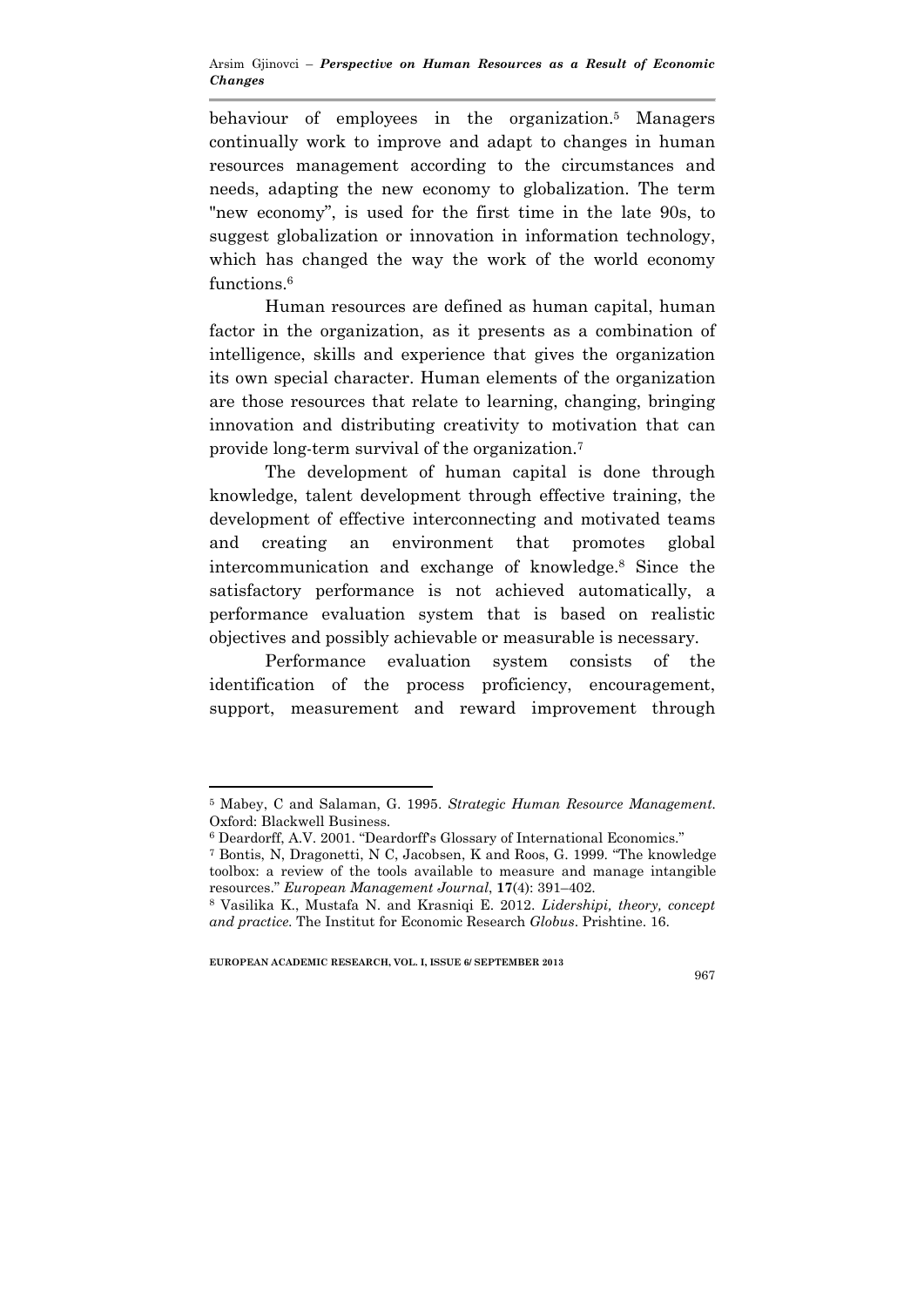performance evaluation of employees.9 Employees should be evaluated for their contribution and is regarded as a valuable asset organization.10 Assessment of performance is defined as a strategic and integrated approach to the success and sustainability of the organization by improving the performance of people who work in it and developing the skills of teams and individual contributors. 11 During the process of evaluation of employees, supervisors not only give judgment against them, but also help them to improve themselves in terms of professional development, and also in changing their behaviours as to the work results and beyond. The concept of performance is related to an approach of creating vision and common purpose in the organization, helping each employee to understand and recognize their part to contribute to them and thereby increasing performance of each other, for the benefit of the individual and of the organization.12 Managers should suggest alternative ways of improving behaviour by providing development opportunities, training courses, in order and in a way to help employees improve and encourage them to work efficiently, as we identify and assess their needs for development and advancement. Assessment criteria and the rewards are linked to the strategic objectives of the organization as they are tools that support the realization of the strategy of the organization.<sup>13</sup>

Since the satisfactory performance is not achieved automatically, a performance evaluation system that is based

EUROPEAN ACADEMIC RESEARCH, VOL. I, ISSUE 6/ SEPTEMBER 2013

 $\overline{a}$ 

<sup>9</sup> Kniggendorf, Fred. 1998. *Performance Management and Appraisal*, "Helping Supervisors Define Standards of Performance", HR Focus, 380.

<sup>10</sup> Robbins, S.P., and T.A. Judge. 2007*. Organizational Behavior.* Twelfth edition. New Jersey: Prentice Hall.

<sup>11</sup> Armstrong, M. and A. Baron. 1998. *Performance Management: The new realities*. London: CIPD.

<sup>12</sup> Fletcher, C. 1993. *Appraisal: Routes to improved performance*. London: Institute of Personnel Management.

<sup>13</sup> De Waal, A. A. 2007. *Strategic performance management: A managerial and Behavioral approach.* London: Palgrave Macmillan*.*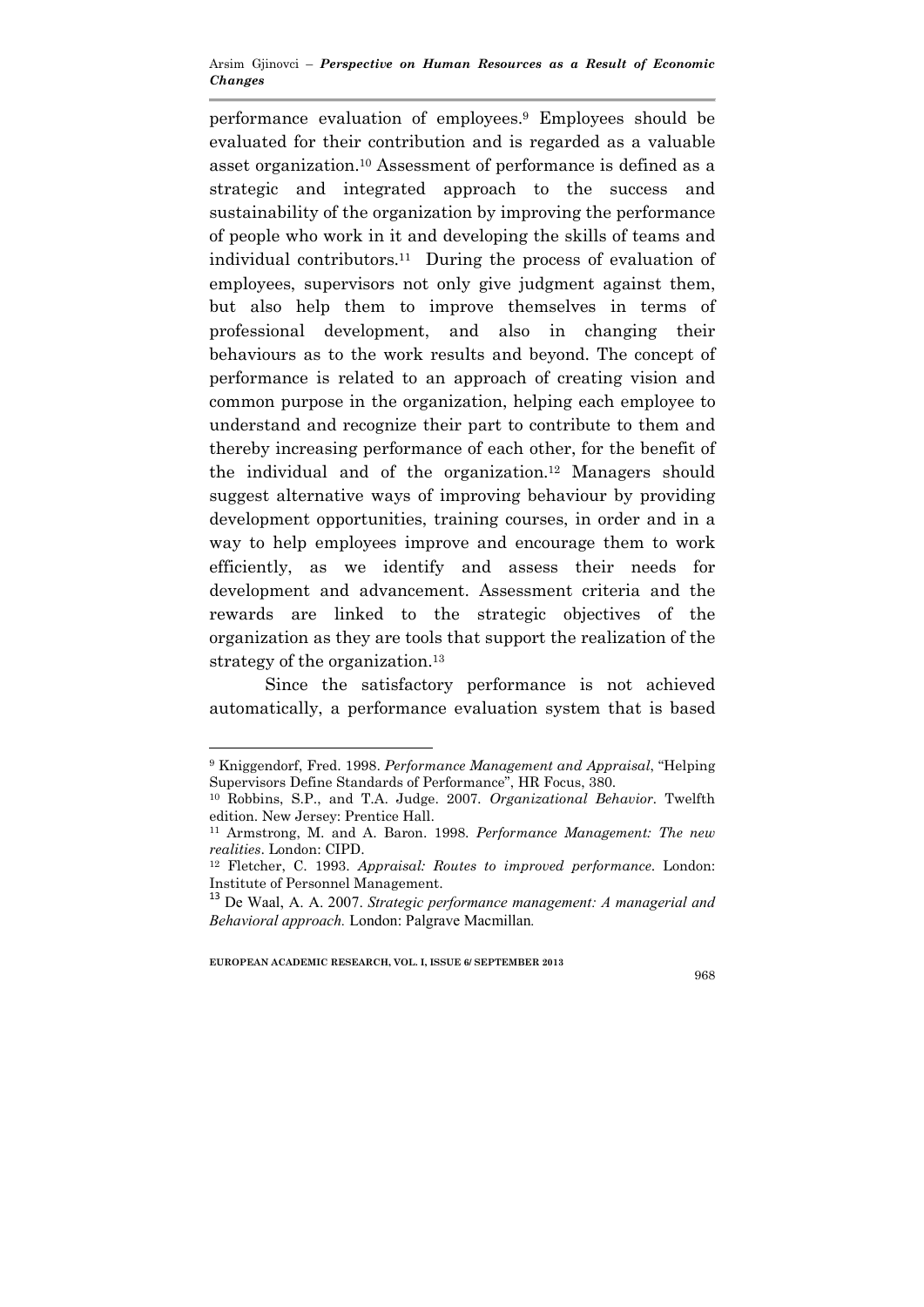on realistic objectives and possibly achievable or measurable, is necessary.

 Performance evaluation system is successful if companies see the processes of change, therefore continually working to improve and adapt changes according to the circumstances and needs of the organization, departments or organizational units that adjust to the economic activity and market competition.

## 2. Aim of the study

 In this paper, we have done the research in the field of human resource management, performance evaluation system application of human resources, the effect of performance and motivation in the development of the organization.

 Relying on specification of this research we have utilized quantitative research methods, which has helped to collect different types of data in public organizations and public operator Vala.

The purpose of this paper is:

• Analysis of the application of the system of evaluation of the performance of human resources,

• Assessment of material and motivational factors and their impact on the employees of public organizations in Kosovo Post and GSM Vala, and

• Making recommendations on the challenges employees face.

So, the purpose of the study is the research and analysis of data for evaluation of performance and motivation in the organization, presenting and comparing research results and identifying a new perspective on human resources.

## 3. Methodology

EUROPEAN ACADEMIC RESEARCH, VOL. I, ISSUE 6/ SEPTEMBER 2013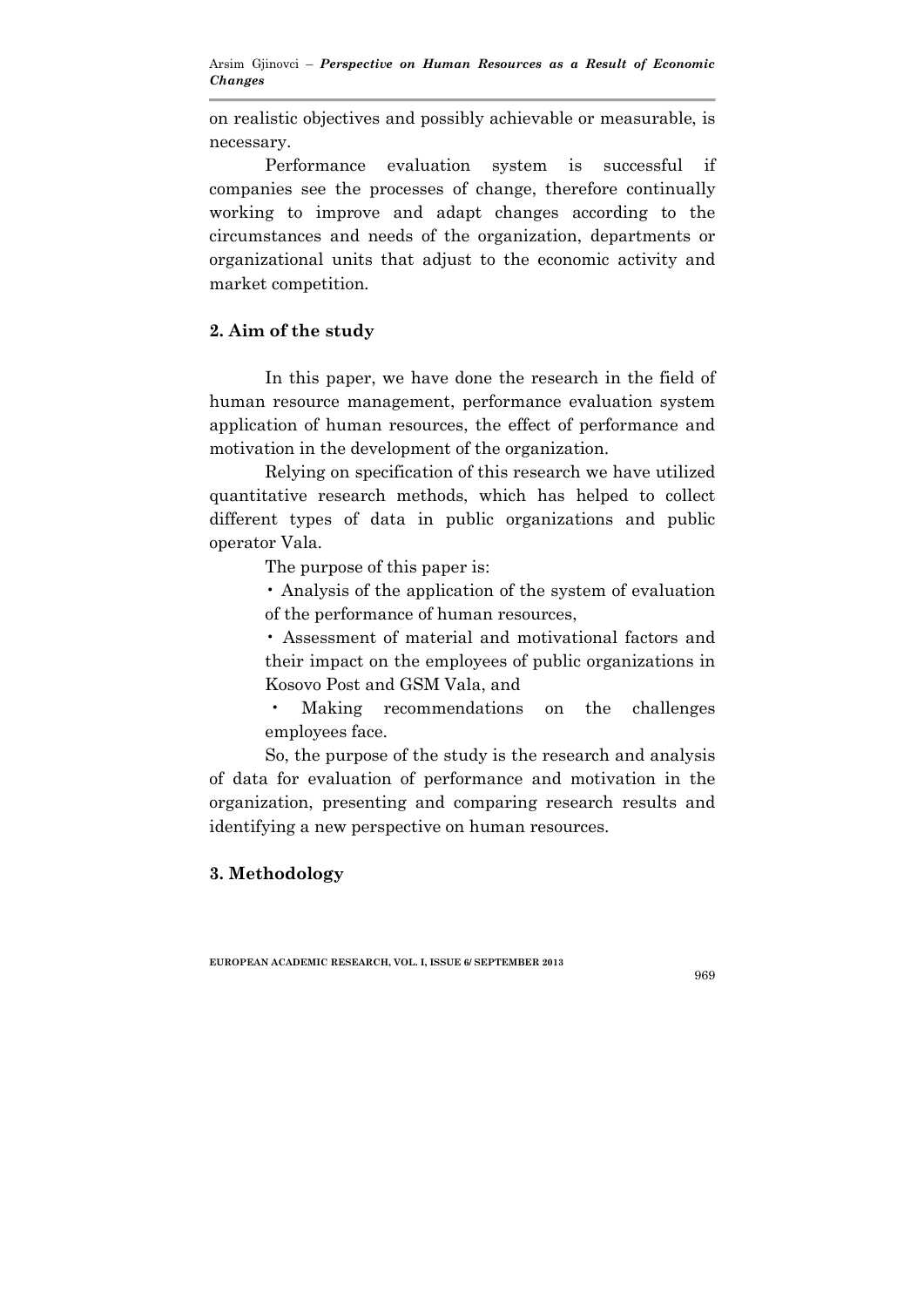For the preparation of this research we have exploited the literature in the field of human resource management and performance evaluation of human resources, in particular with an emphasis on exploiting research in this field as well as the exploitation of materialistic collected from documents, the distribution of questionnaires or respondents in the field.

Sample selection is based on the following criteria:

a) To be public organization.

b) Organization is in the official evidence of registered businesses.

c) To have more than 50 employees in the organization / business.

For the preparation of the questionnaire we have used literature and previous experience in research and consultation with specialists in the area of research.

 Based on prepared questionnaires, we have assessed responses required in the implementation of performance evaluation and its impact, the impact of motivation martial and nonmaterial employees in the organizations surveyed. The research was quantitative, including all employees regardless of their position or level in the survey, including public organization such as Post of Kosovo and the public operator GSM Vala 900.

## 4. Results and analysis of research

 In this case study there have been analysed public organizations such as Post of Kosovo (which has 936 employees) and GSM Vala 900 (which has 947 employees) on the basis of the notification dated 03.08.2012 and research up to this date. From 200 questionnaires distributed to the public operator Vala, to which 64 questionnaires were sent electronically, we received 50 responses in total return. From 200 questionnaires sent to the organization Post of Kosovo, we received in return a total of 50 responses.

#### EUROPEAN ACADEMIC RESEARCH, VOL. I, ISSUE 6/ SEPTEMBER 2013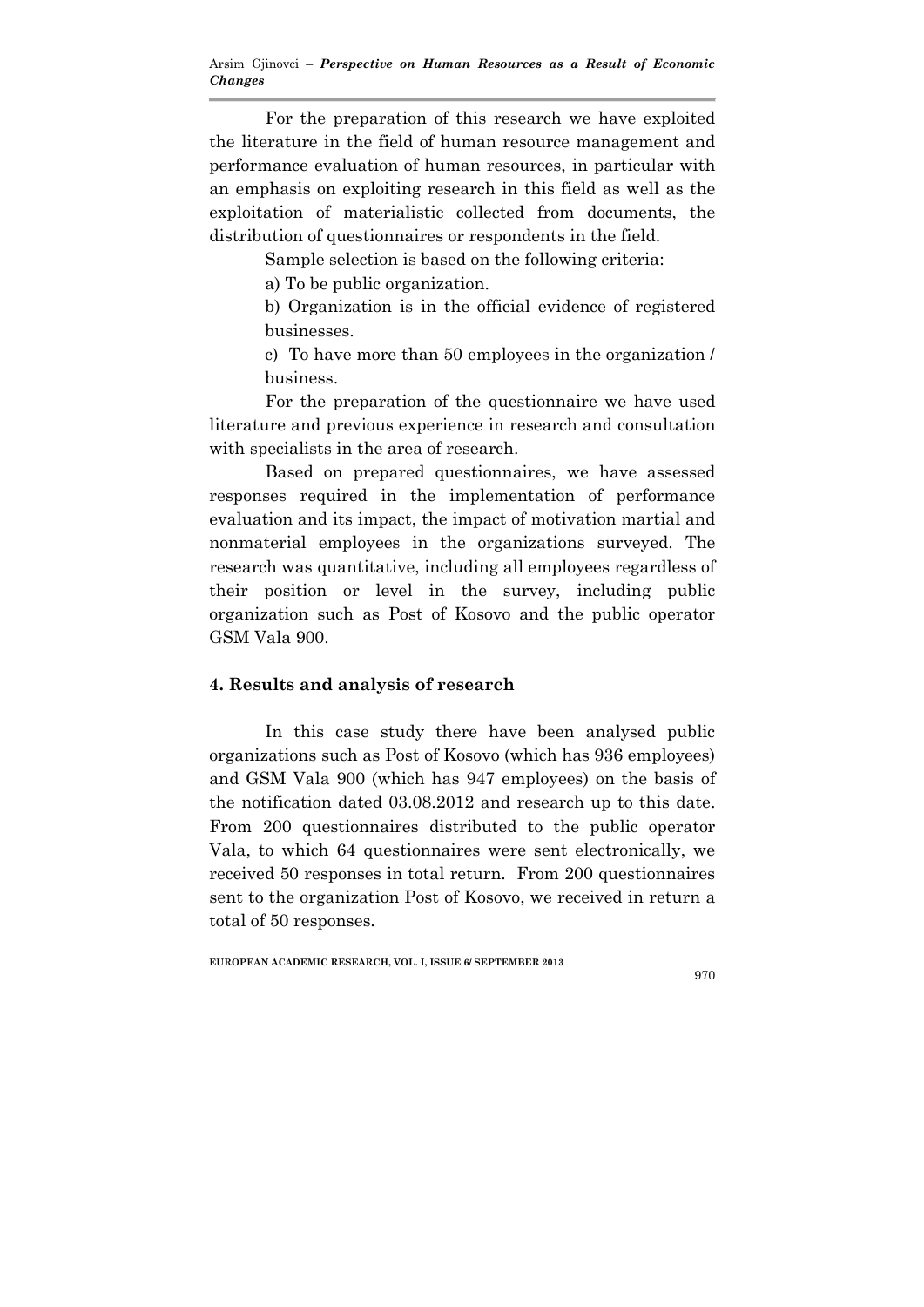The questionnaire included four research questionnaires for every respondent:

- a) The first questionnaire, assessment performance of HR,
- b) The second questionnaire, no martial motivation employees,
- c) The third questionnaire, material motivation employees, and
- d) The fourth questionnaire, motivating factors.

 The data used in this paper are: performance management, performance assessment, motivation material and not material, including level of education and age. Assessment of the performance of human resources in the organization and post wave of Kosovo, for the first time began to apply in 2007 and it is a topic that needs further exploration in the light of its importance in the organization and beyond. Questionnaires have addressed employees regardless of their position and function in the organization.



 In chart one, it is presented the gender composition of the candidates who were interviewed in public operator Vala 900, of whom 70% were male and 30% were women. Also in chart one, it is presented gender composition of candidates who were interviewed in Kosovo post public organization of which 54% were male and 46% were women.

In second chart, there are presented respondents on the basis of professional preparation. Based on data collected in the field, it turns out that the professional background of employees was different, of 50 officers participating in the survey, 78% of them having a superior educational background: Bachelor, Faculty, Master and Doctorate, while 22% of

EUROPEAN ACADEMIC RESEARCH, VOL. I, ISSUE 6/ SEPTEMBER 2013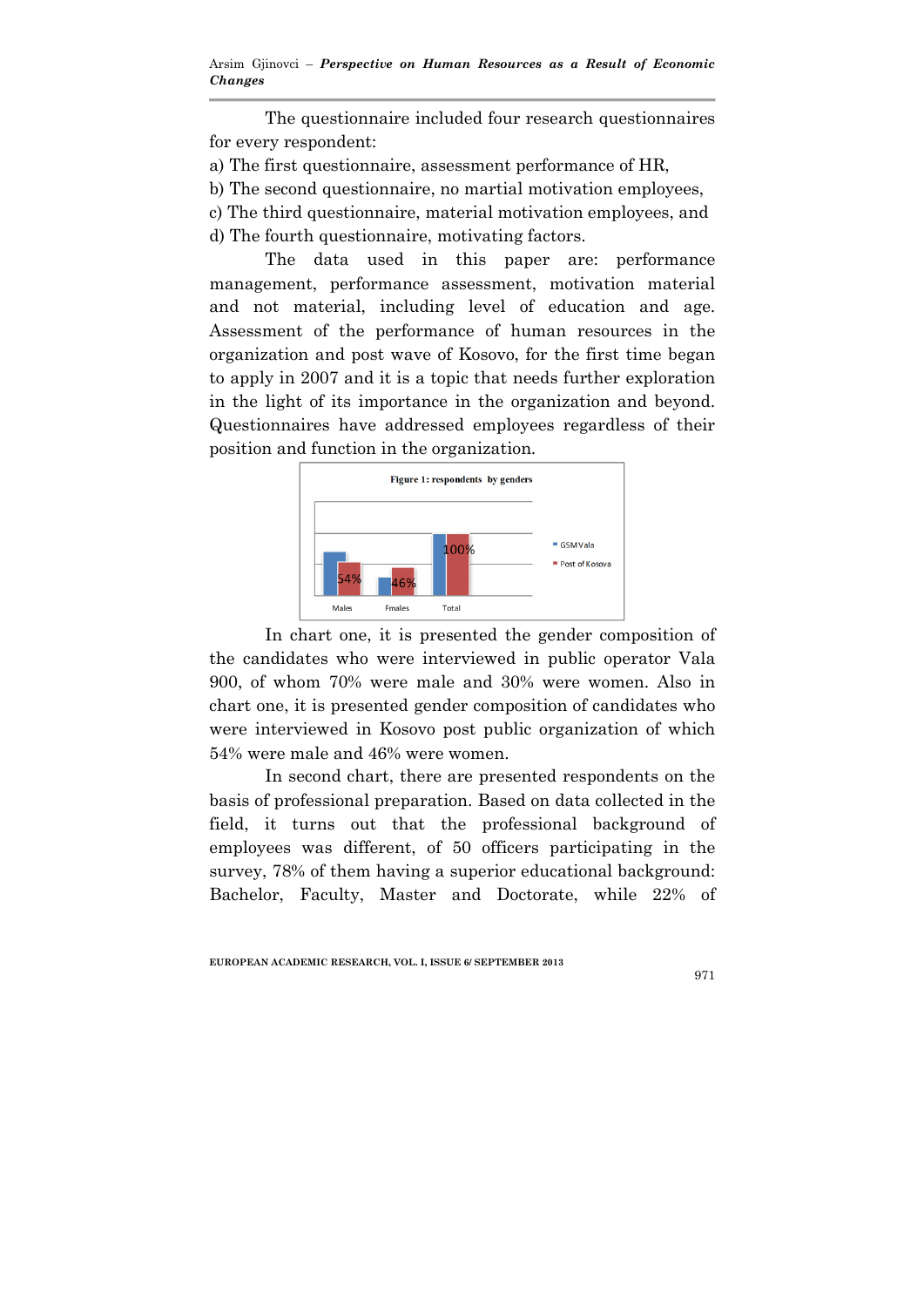employees have various other backgrounds: high school and other specialties needed for the workplace.

Also in second chart we presented the respondents on the basis of their professional background. Based on data collected in the field, it turns out that the professional background of the employees was different, out of 50 officers participating in the survey, 74% of them having superior training: Bachelor, Faculty, Master and Doctorate, while 26% of employees have various training: high school and other specialties needed for the workplace.



 In the third chart, we presented data lists of the participants by age in the organization GSM Vala:

a) age of 18-25 - 0,

b) age of 26-35 - 62% employees

c) age of 36-45 - 30% of workers, and

d)> 46 - 8% of the employees.

Similarly, in the third charter, we presented data listed by age of the participants in the organization Post of Kosovo:

a) age of 18-25 - 12%,

b) age of  $26-35 - 44\%$  employees,

c) age of 36-45 - 32% employees, and

d $> 46 - 12\%$  of employees.

EUROPEAN ACADEMIC RESEARCH, VOL. I, ISSUE 6/ SEPTEMBER 2013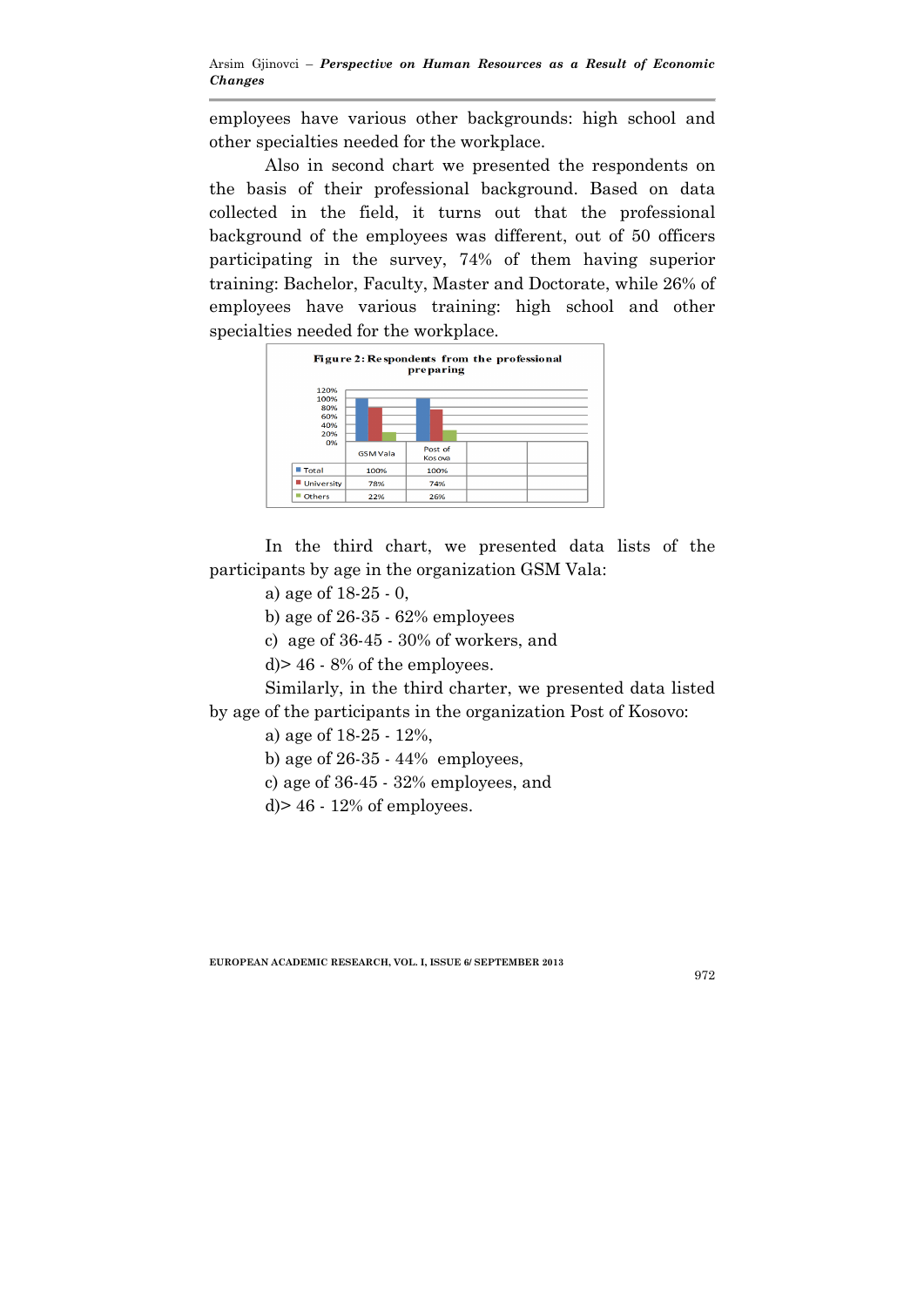Arsim Gjinovci – *Perspective on Human Resources as a Result of Economic Changes* 



Figure 4: Presented the results of research in the GSM Vala.



 Of 100% of participants in the research, as to the first question 62% of respondents strongly agree to receive a copy of the evaluation of their performance. In the second question 84% strongly agree that goals are specified in an agreement with the manager. In the third question 60% of respondents in research strongly agree that the increased performance affects on-going training and 22% of them sometimes disagree. According to the fourth question, 18% strongly agree that they have taken into account the probable outcome of performance evaluation in the training and promotion of employees, 28% sometimes agree, 28% disagreed, 16% fully disagree and 10% do not know, whether to account the probable performance in training and promotion of employees in the organization. In the fifth question, 26% strongly agree that assessment is done in the correct manner and it helps identify potential employees, 34% sometimes agree, 16% disagree, 14% fully disagreed, while 10% do not know. In the sixth question 44% fully agree that through performance evaluation we identify staff training and professional development, 40% sometimes agree, 10% disagreed, 2% fully disagree and 4% do not know. Based on

EUROPEAN ACADEMIC RESEARCH, VOL. I, ISSUE 6/ SEPTEMBER 2013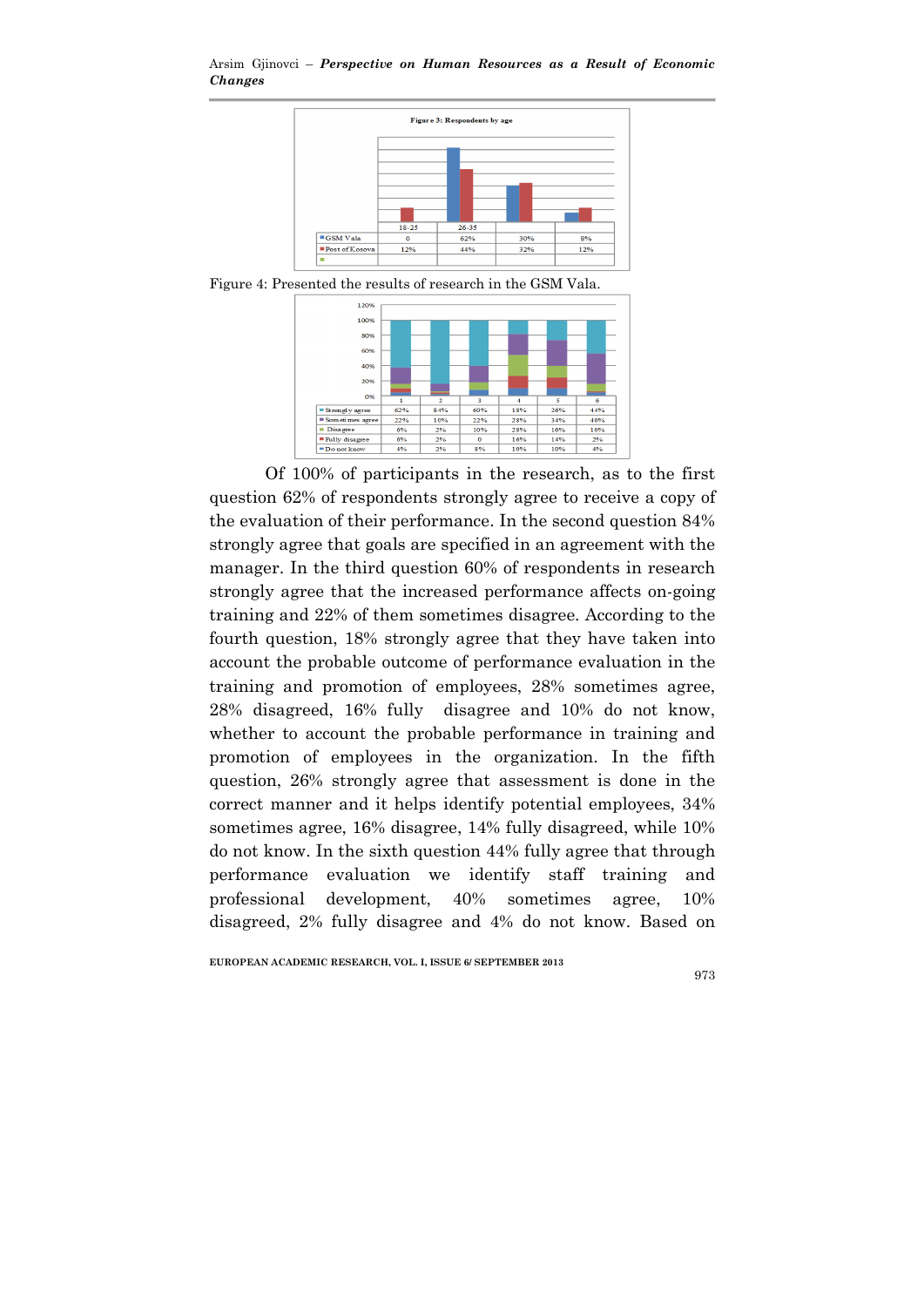research, we understand that management performance organization has its advantages but also its deficiencies, especially on the part of the visibility of performance evaluation results during the training and advancement of employees in the organization. The fifth graph presents the results of research in public organization Post of Kosovo.



 Of 100% participants in the research in the first question 64% of respondents strongly agree receiving a copy of the evaluation of their performance. In the second question 58% strongly agree that goals are specified in an agreement with the manager, 27% sometimes agree, 11% disagree, 3% strongly disagree and 1% does not know. In the third question, 53% in research strongly agree that increased performances affect ongoing training and 32% of them sometimes disagree. According to the fourth question, 22% strongly agree that they have taken into account the probable outcome of performance evaluation in the training and promotion of employees, 31% sometimes agreed, 28% disagreed, 11% fully disagree and 8% do not know. In the fifth question, 37% fully agree that assessment is done in the correct manner and it can identify potential employees, 27% sometimes agree, 25% disagree, 5% fully disagreed, and 6% do not know. In the sixth question 53% strongly agree that through performance evaluation one can identify staff training and professional development, 26% sometimes agree, 13% disagreed, 2% fully disagree and 4% do not know.

Based on research, we understand that management performance organization has its advantages but also its deficiencies, especially on the part of the visibility of

EUROPEAN ACADEMIC RESEARCH, VOL. I, ISSUE 6/ SEPTEMBER 2013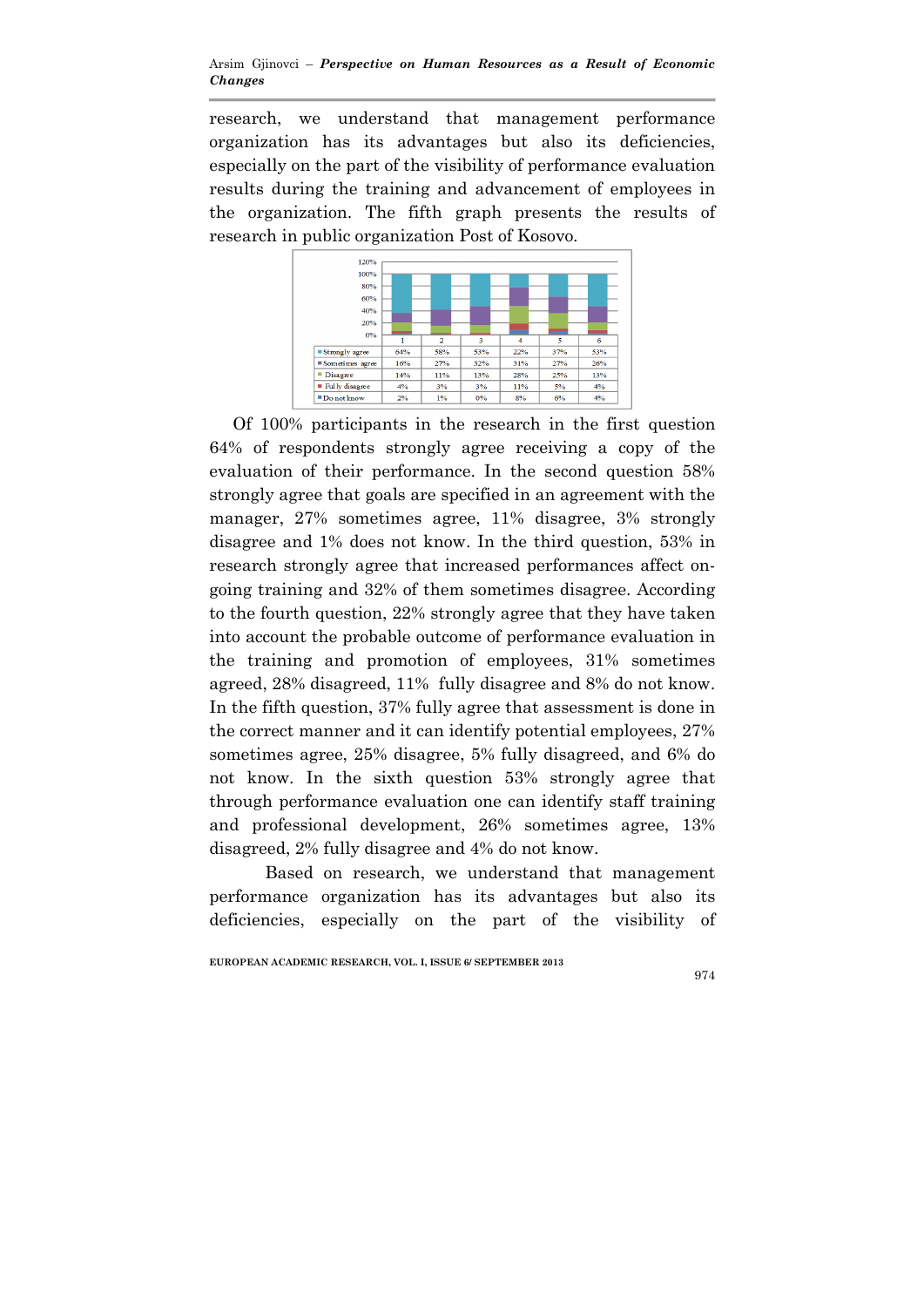performance evaluation results during the training and advancement of employees in the research public organizations.

Figure 6, presents the results of martial and non-martial motivation, for the importance and impact for their employees, in the public operator GSM Vala.



 Research results show that the base fee as well as monetary compensation as bonuses etc, are not factors of motivation for employees in this company. What motivates more employees are not material motivation factors, such as working conditions, professional development, etc. Relying on the responses of the questionnaires, in the first question 62% of employees consider basic income as a motivating factor, 32% sometimes agree that the basic income is a motivating factor, 4% disagree partially and 2% fully disagree. According to the second question, the opportunity to expand knowledge and develop professionally motivates 86% of employees participating in the survey, 12% sometimes disagree and 2% disagree. According to the third question, working conditions motivate 90% of employees, 8% disagree sometimes. Based on the fourth question, additional income such as material compensation / bonus is considered a motivation factor for 78% of the employees, 16% sometimes agree, 4% disagreed and 2% fully disagree. In the fifth question, the acceptance of work results from the manager motivates 86% of employees who totally agree, 12% sometimes agree and 2 fully disagree. In the sixth question, support career development: certain specializations are considered as a significant motivation- 88%

EUROPEAN ACADEMIC RESEARCH, VOL. I, ISSUE 6/ SEPTEMBER 2013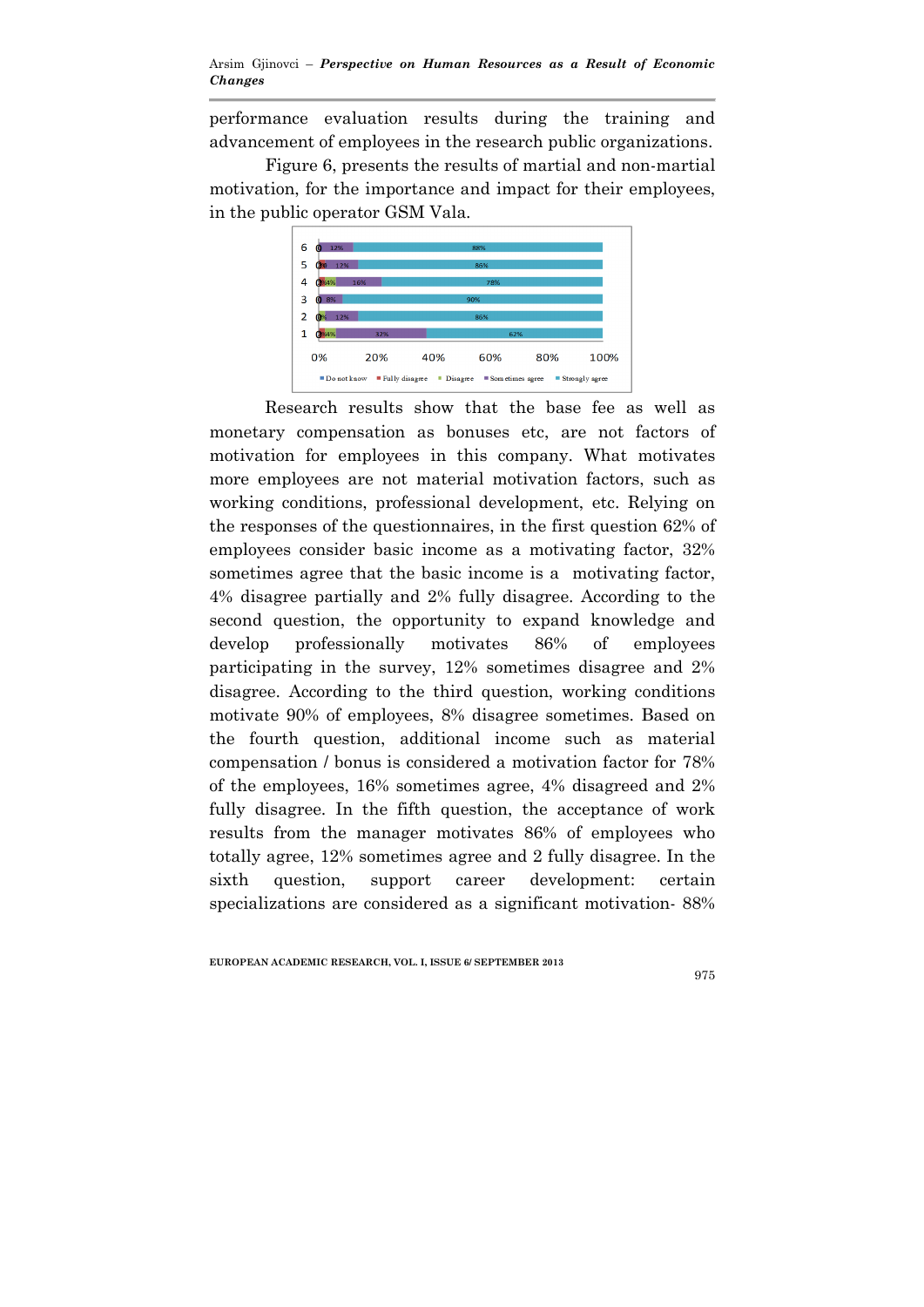of the surveyed participants strongly agree and 12% sometimes agree.

The analysis of research in the field concludes that the employees in the organization are more motivated by nonmaterial factors than the material ones.

In the graph 7: Results of the survey consider the impact of the factors - material and non-material motivation for the importance and impact of their employees in the public organization Post of Kosovo.



 Research results show that the base fee as well as monetary compensation as bonuses etc. are not factors of motivation for employees in this company. What motivates more employees are non-material motivation factors such as working conditions, professional development etc. Relying on the responses of the questionnaires, in the first question 65% of employees consider basic income as a motivating factor, 16% sometimes agree that the basic income is a motivating factor, 7% disagree, 6% fully disagree and 6% do not know. According to the second question, the opportunity to expand knowledge and develop professionally motivates 57% of employees participating in the survey, 28% sometimes agree and 9% disagree. In the third question, the working conditions motivate 75% of employees, 19% disagree sometimes. In fourth question, additional income as material compensation / bonus is to be considered a motivation factor by 72% of the employed, 22% sometimes disagree, 5% disagreed and 1% fully disagree. In fifth question, the acceptance of work results from the manager motivates 81% of employees who totally agree, 15% disagree

EUROPEAN ACADEMIC RESEARCH, VOL. I, ISSUE 6/ SEPTEMBER 2013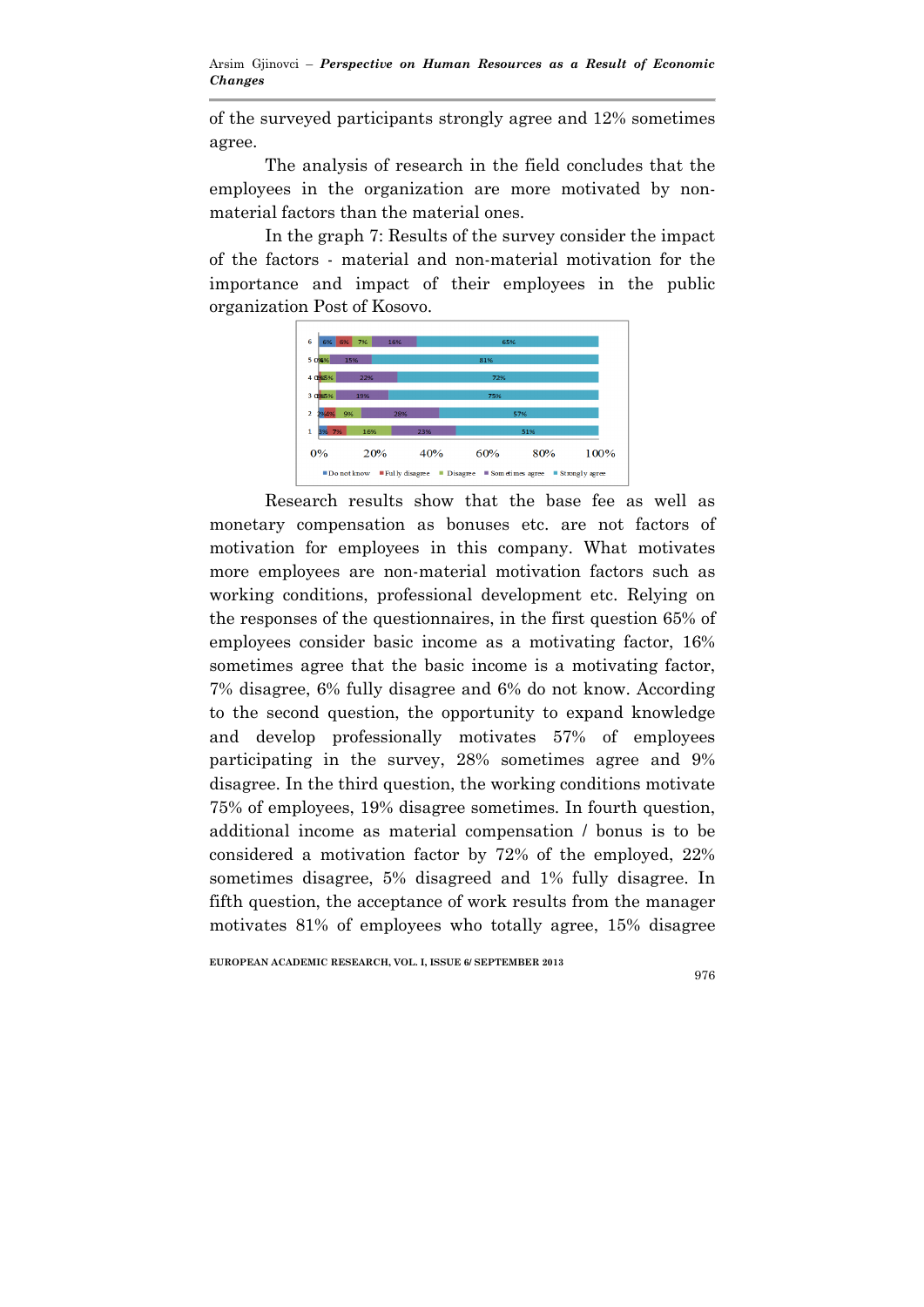sometimes and 4% totally disagree. In sixth question, support career development: certain specializations are considered as a significant motivation and 65% of the surveyed participants agree fully, 16% sometimes agree, 7% percent disagree, 6% fully disagree and 6% do not know.

The analysis of research in the field concludes that the employees in the organization are more motivated by nonmaterial motivating factors than by the material ones.

## 5. Conclusions and recommendations

 This study has provided some useful insights into the role and perspective of human resources practices in concrete public organizations through the application of performance evaluation, as well as the impact of motivational factors of employees in the public operator Vala and Post of Kosovo. It is understood that the study comprising the total value of surveyed organizations helps to enrich the benefit of knowledge management needs and helps in better management of human resources in the organization.

 Motivating factors in the organization can be monetary and non-monetary, the monetary or non-monetary stimulation goal is to reward the employees in the organization for the work done in excellent manner. Some of authors have tried continuously in researching and identifying the impact of motivational factors in order to improve performance and maximize the results of the employees in the organization.

 After analysis of the results of the research, we conclude that the organizations apply material and not material motivation. From the research we understand that monetary and non-monetary rewards are not significantly related to employee satisfaction, although employees consider monetary rewards as a token of appreciation for their work in the organization. Based on research in the public operator Vala GSM non-monetary rewards are perceived as much more

#### EUROPEAN ACADEMIC RESEARCH, VOL. I, ISSUE 6/ SEPTEMBER 2013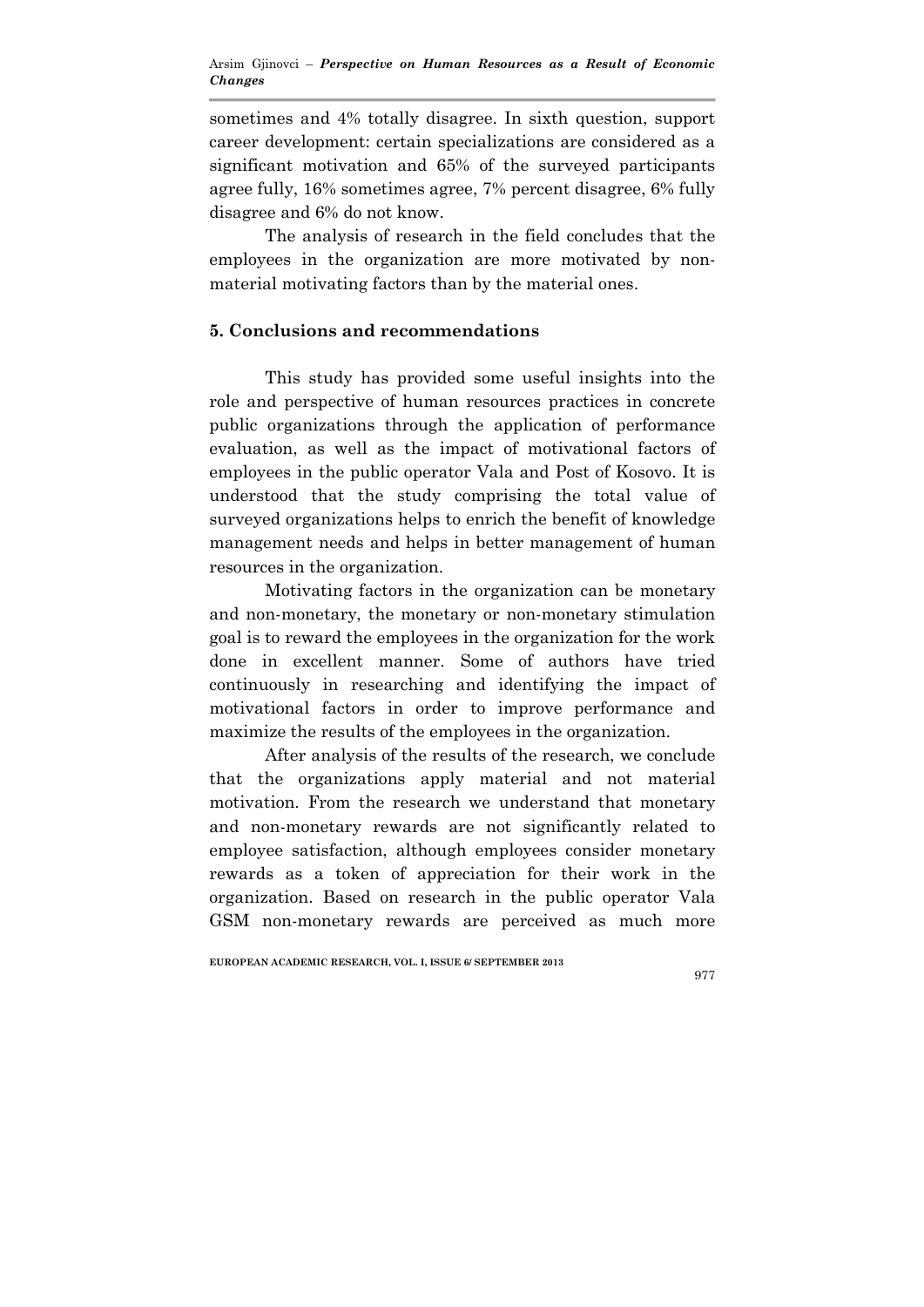important: the opportunity to expand your knowledge and develop professionally motivates 86% of employees participating in the research, working conditions motivate 90% of employees receiving job results by motivating manager 86% of employees, based on the work. Enhancement and experience motivate 94% of employees who consider independence to work as a motivating factor - 86% of respondents totally agree, while only 62% of basic income employees consider this as a motivating factor. But even for the public organization Post of Kosovo non-material factors encourage and motivate the highest percentage of employees in their working.

 Based on the survey, for the organizations in the management of human resources, performance evaluation has advantages and disadvantages, especially on the part of the visibility of the results of performance evaluation during the training and advancement of employees, where 18% of respondents in GSM Vala completely agree that they have taken into account the probable outcome of performance evaluation in the training and promotion of employees, while the opposite opinion is supported by 28% of respondents. Also in Post of Kosovo, 22% of employees strongly agree that they have taken into account the probable outcome of performance evaluation in the training and promotion of employees, 31% sometimes agree, 28% disagree, 11% completely disagree and 8% do not know.

 Considering the capabilities and economic strength of Kosovo Post and especially of the GSM public operator, Vala:

- Organization managers should be given a very special attention as well as management system assessment of human resources performance in the organization,

- A commitment to professional study and adoption of non material factors,

- Understanding the role and perspective human resources in the organization,

EUROPEAN ACADEMIC RESEARCH, VOL. I, ISSUE 6/ SEPTEMBER 2013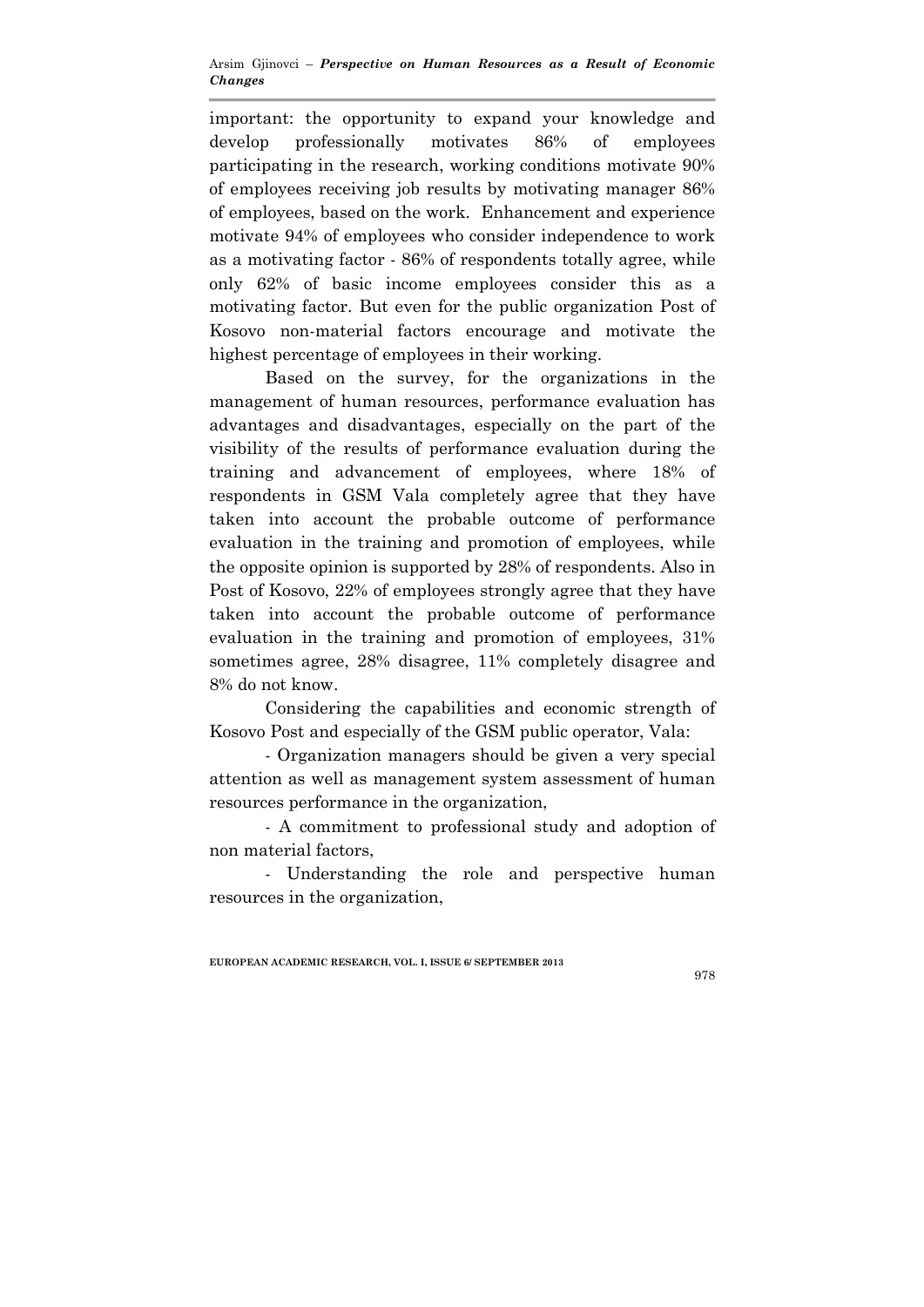In this study we have taken as a case study the GSM Wave and Post of Kosovo. For further research, researchers may use other organizations to explore the role and perspective of human resource management through performance and identify problems associated with the evaluation and motivation of the employees for the purpose of development and economic growth of the organization.

### BIBLIOGRAPHY:

Armstrong, M. and Baron, A. 1998. *Performance Management: The new realities*. London: CIPD.

Bass, B M and Vaughan, J A. 1966. *Training in Industry: The management of learning.* London: Tailstocks.

Bontis, N, Dragonetti, N C, Jacobsen, K and Roos, G. 1999. "The knowledge toolbox: a review of the tools available to measure and manage intangible resources." *European Management Journal* 17(4): 391–402.

Deardorff, A.V. 2001. *Deardorff's Glossary of International Economics*.

De Waal, A. A. 2007. *Strategic performance management: A managerial and Behavioural approach*. New York: Palgrave Macmillan.

Fletcher, C. 1993. *Appraisal: Routes to improved performance*. Institute of Personnel Management. London.

Kniggendorf Fred. 1998. "Helping Supervisors Define Standards of Performance." In *Performance Management and Appraisal.* HR Focus.

Koli Z. and Dhe Llaci Sh. 2005. *Managing of human resource*. Section II: 24-25. University of Tirana.

Mabey, C and Salaman, G. 1995. *Strategic Human Resource Management.* Oxford: Blackwell Business.

Robbins, S.P. & Judge, T.A. 2007. *Organizational Behavior.* Twelfth edition. New Jersey: Prentice Hall.

EUROPEAN ACADEMIC RESEARCH, VOL. I, ISSUE 6/ SEPTEMBER 2013